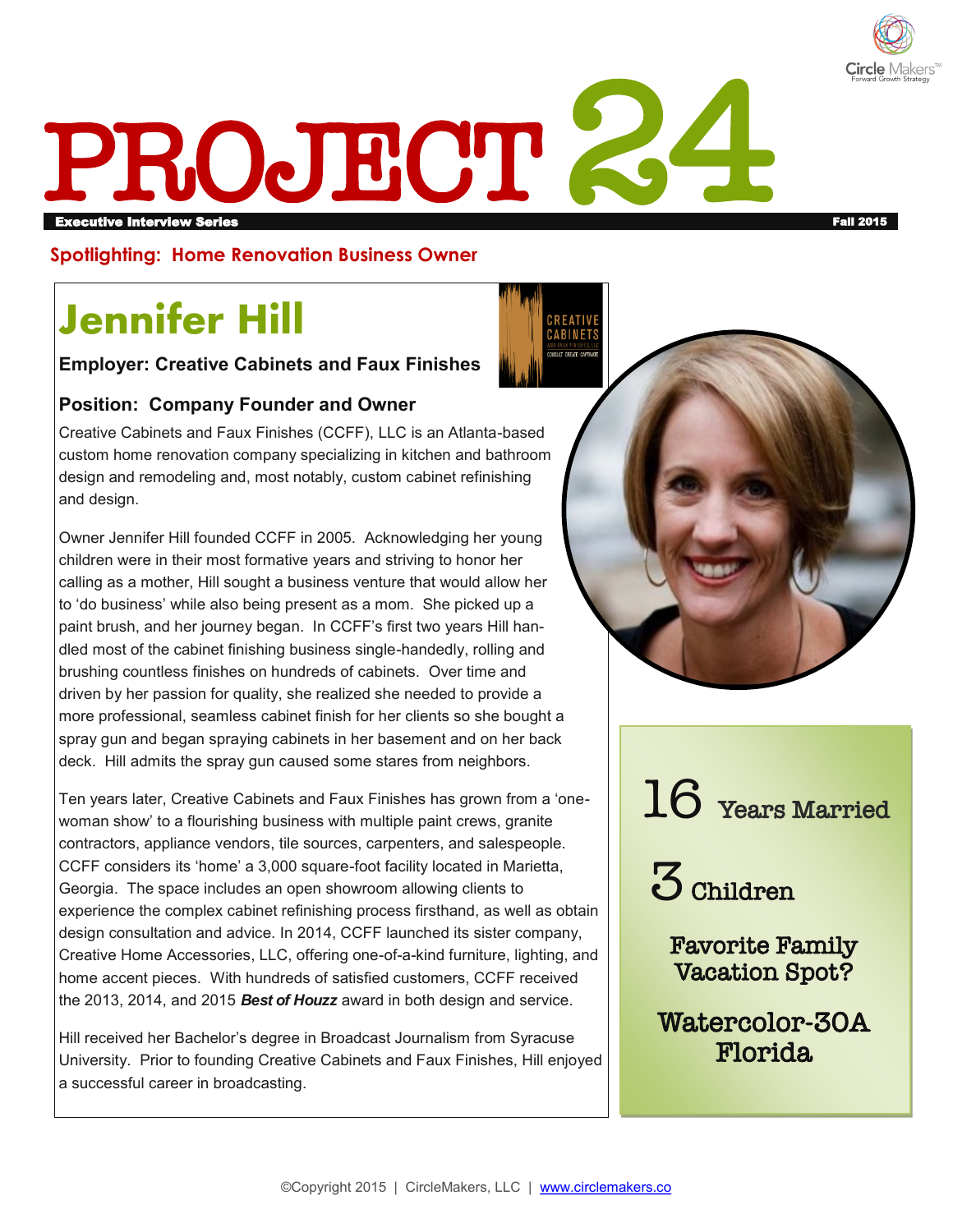

#### **One of Creative Cabinets and Faux Finishes kitchen transformations**

#### **Q: How would you define your mission as a parent?**

A: Hill has made a point of focusing on the unique strengths of each of her three boys (Evan-16, Jack-12, and Sam-11). "As a parent, I strive to help each child find something he is passionate about whether it's music, soccer, football, or art. The specific activity or interest doesn't matter, as long as each child has a 'place.' I also make it a priority to have our entire family together at dinner time. It may only be an hour, but it is our family time to talk about the day and events." Hill adds, "With three growing boys, discipline is always a challenge, but this is one area where cellphones have helped. I find if you take away a child's cellphone, there is a very, very good chance his behavior will change!"

#### **Q: What are the biggest challenges you face in balancing demands at the office and home?**

A: Hill admits the difficulty of juggling a business, clients, and family. As a result, she finds the concept of 'balance' a difficult ideal to achieve. "With the advent of texting, clients do not understand the concept of 'time off'.' I receive texts at all hours of the night and on weekends. Unfortunately, it is hard to turn my phone off, as I have children who need to be able to reach me any time and that means clients can also reach me any time. Additionally, with three active children, it is impossible to be in three places at one time. As a result, I often feel pulled in three different directions—in addition to the pull from my clients. Getting a real 'break' or time off is a thing of the past."

#### **Q: With so many different demands for your time in both your personal and professional life, how do you prioritize everything? Are there tips, techniques or habits you've developed to manage how you spend your time?**

A: Recently, Hill has adopted the discipline of putting her phone in a drawer when her kids are home. It's her signal to 'unplug' and tune in to her children. Hill also admits to being an expert multi-tasker. "I often pull out my laptop at the boys' sporting practices!"

### Humble Beginnings

#### **Two housewives, a van, and plenty of cabinets!**

As CCFF's business grew over the years, Hill realized she needed help. She asked long-time friend Susan Fossum to grab her paint brush and join her. They single-handedly removed kitchen cabinet doors, then washed, sanded, prepped, and painted them (armed with spray guns and lots of paint). The two housewives transported hundreds of freshly-finished cabinet doors and drawers in their mini-vans across Atlanta and reinstalled them in their clients' homes. The two continue working sideby-side today (but have passed their spray guns on to their paint crews).

#### **New Crews, New Views**

In 2007, CCFF contracted United Brother's Painting to take over the cabinet spraying and prepping, allowing Hill and Fossum to focus on managing the business. Business growth brought on the need for more space as Hill's basement and backyard were no longer suitable. In 2008, CCFF leased a small 500 square foot warehouse in Woodstock, Georgia. Over the next two years, CCFF expanded again, taking on two more spaces in the same facility to keep up with demand for its services.